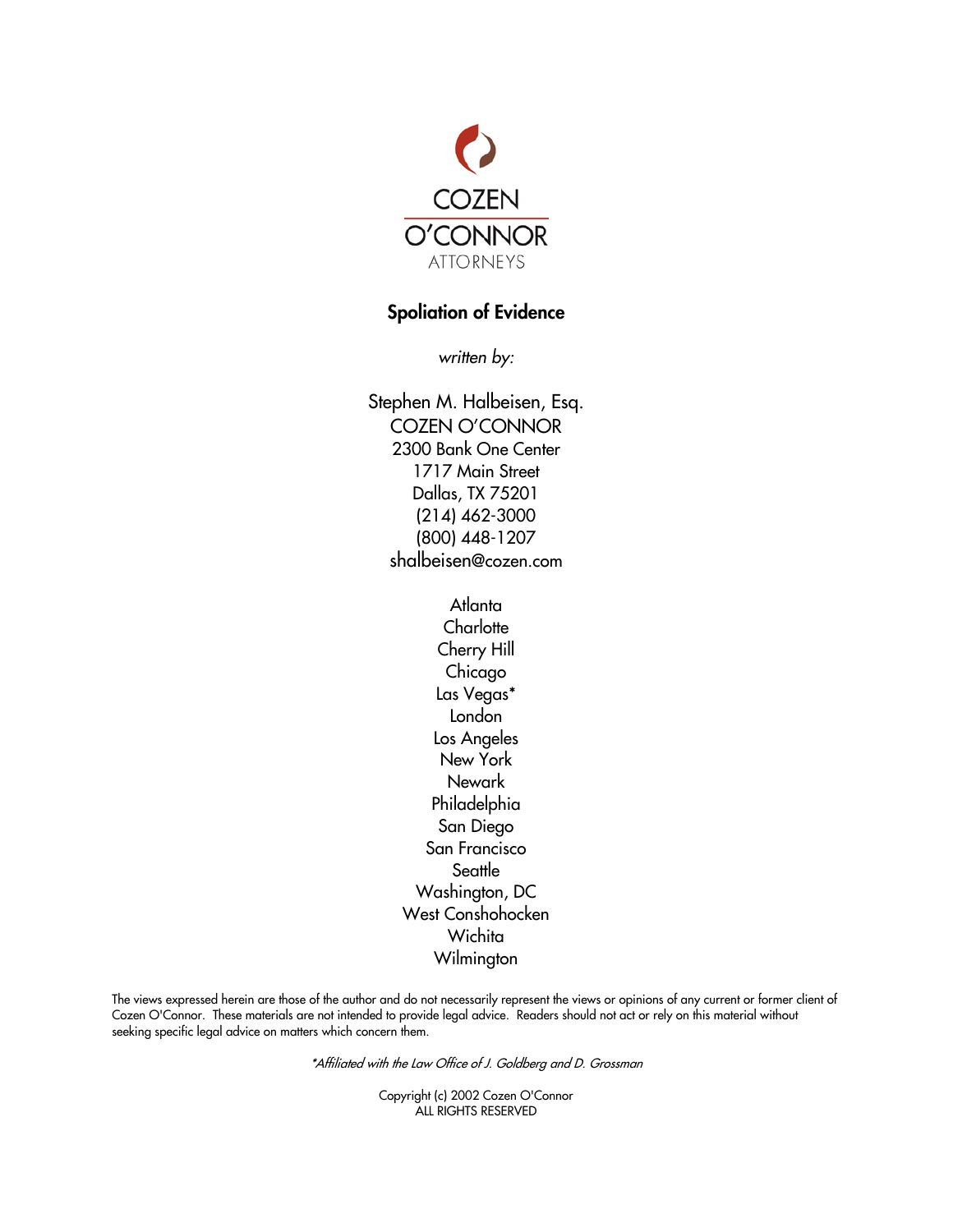#### **SPOLIATION OF EVIDENCE**

### **I. INTRODUCTION**

Assume a conflict between two parties. It does not matter if the subject matter involves securities fraud, a traffic accident or a building fire. Stripped of its peculiar attributes, the conflict invariably boils down to a disagreement between the parties as to the facts of an event. The disagreement could be over the sequence of events or, possibly, whether the event took place at all. The fact-finder, faced with the inherent weakness of reaching a decision based only on "he said-she said" testimony must turn to the evidence presented by all parties in order to reach an informed decision.

But what happens if one party has destroyed or misplaced discoverable evidence which the opposition needs to prove or defend its position? What if one party's expert has examined discoverable evidence which he/she subsequently discards before it can be examined by the opposition's expert? What if the parties are not in litigation at the time of the destruction of what would later be determined to be discoverable evidence? What if the parties are in litigation, but there is no court order requiring the preservation of certain evidence? These issues potentially involve the spoliation of evidence, which is defined as the tampering with, interference with, loss of, or destruction of evidence or potential evidence that is to be used in an already pending or contemplated litigation.

This paper is intended to cover the various implications of spoliation of evidence. First, the evolution of the spoliation doctrine is explored with particular attention paid to the inferences invoked and sanctions levied by courts in order to render both a correct decision based on the evidence and appropriate punishment and deterrence for the spoliation of evidence. Second, the impact of the concept of spoliation of evidence on the investigation of an insurance claim is explored, including the paramount issue of the duty to preserve evidence in the context of where the parties stand in the claims/litigation process. After examining these concepts and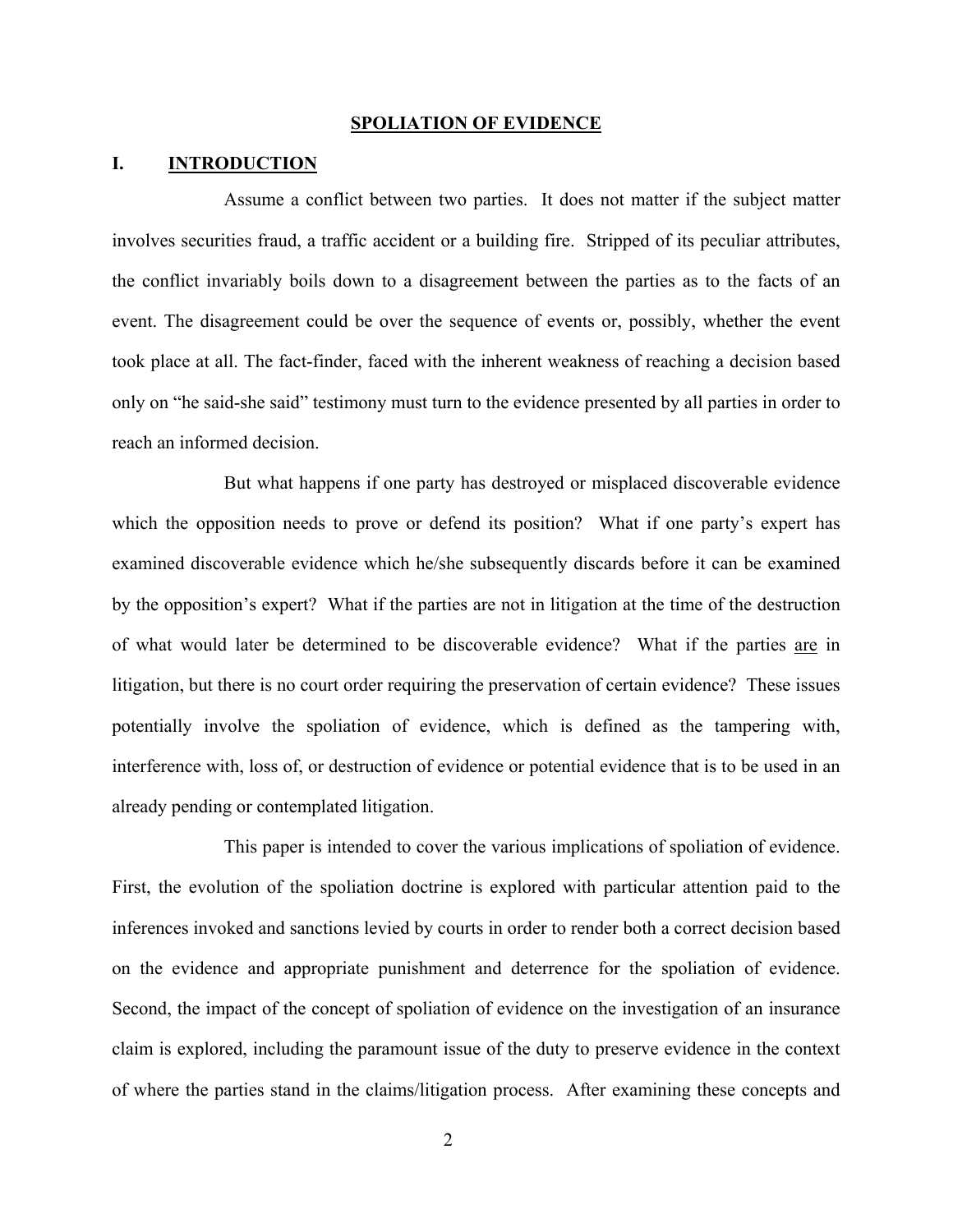their application in a number of decisions, a checklist is offered to identify what evidence collection efforts should be taken to strengthen one's ability to prove or defend a particular position, including accurate documentation of the efforts made to preserve evidence. Finally, emerging spoliation issues in the subrogation field are addressed.

## **II. EVOLUTION OF THE CONCEPT OF SPOLIATION OF EVIDENCE**

# [a] English Common Law

The concept of spoliation of evidence has its origins in English common law. The facts of a time-honored spoliation decision are instructive. In <u>Armory v. Delamirie</u>,<sup>1</sup> a chimney sweep found a ring with what appeared to be a gemstone mounted in it. He brought the gemstone to a jeweler for an evaluation of the quality of the stone. After inspecting the stone, the jeweler refused to return it to the chimney sweep and later failed to produce the stone at trial. The judge instructed the jury "that unless the defendant did produce the jewel, and shew it not be the finest water, you should presume the strongest against him and make the value of the best jewels the measures of their damages...." The presumption noted by the court is commonly known as the spoliation inference – an evidentiary principle founded upon the legal maxim *omnia praesumuntur contra spoilatorem* (or all things are presumed against a wrongdoer).

# [b] The Spoliation Inference

Historically, the spoliation inference has been the vehicle through which courts have censured parties for the spoliation of evidence. The adverse inference arising from spoliation of evidence has three basic functions:

- 1. to promote accuracy in fact-finding;
- 2. to compensate victims of evidence destruction; and
- 3. to punish spoliators.

 $\mathbf{1}$ 

<sup>93</sup> Eng. Rep. 664 (K.B. 1722).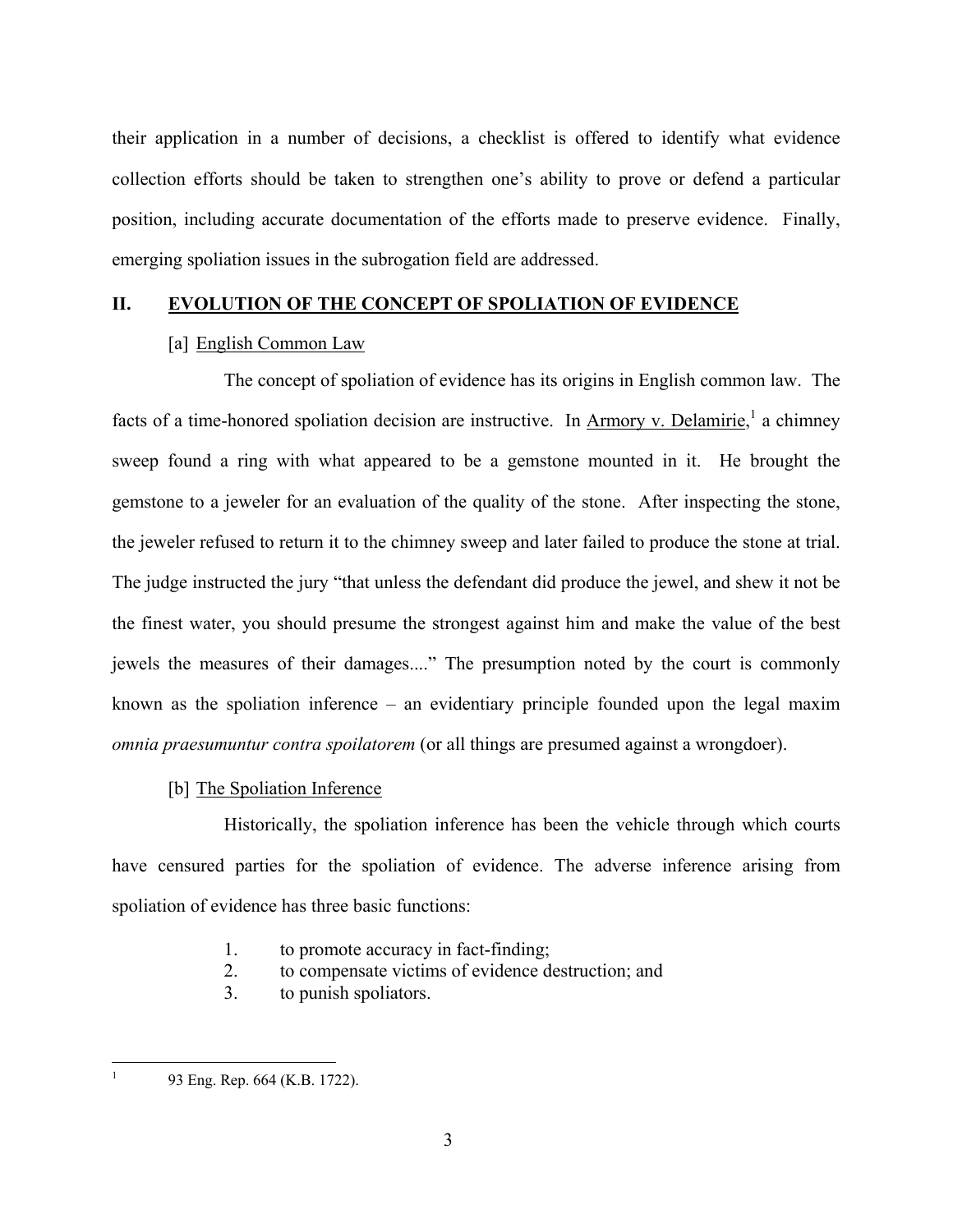The inference permits, but does not require, the fact-finder to determine that non-produced or destroyed evidence would be detrimental to the spoliator's case. The above-stated goals and numerous decisions indicate that for the spoliation inference to be invoked, the actions of the spoliator must be intentional. Mere negligence will generally not invoke the inference, although some courts have held that negligent spoliation may be sufficient to give rise to an adverse inference.

Decisions invoking the spoliation inference generally contain the following five elements:

- 1. An act of destruction;
- 2. The destroyed matter must be relevant evidence;
- 3. An intentional act;
- 4. Legal proceedings must be pending or reasonably foreseeable at time of destruction; and
- 5. The inference is applicable only as to offending parties or their agents.

# **III. CIVIL DISCOVERY SANCTIONS**

Civil discovery sanctions for the spoliation of evidence can range from evidence preclusion to the dismissal of an entire case. This flexibility may make civil discovery sanctions the most appropriate penalty for spoliation of evidence.

A court may draw from several sources to support its sanctioning power. They include Federal Rule of Civil Procedure ("FRCP") 37, and its state counterparts which authorize discovery sanctions for a violation of a court order. Additionally, courts have invoked the doctrine of "inherent power" to preserve the integrity of the judicial process in order to retain confidence that the process works to uncover the truth.<sup>2</sup>

Sanctions are appropriate when a party destroys discoverable material which the party knew or should have known was relevant to pending, imminent or reasonably foreseeable

 $\overline{2}$ 

See Silverstri v. General Motors Corp., 271 F.3d 583, 590  $(4<sup>th</sup> Cir. 2001)$ .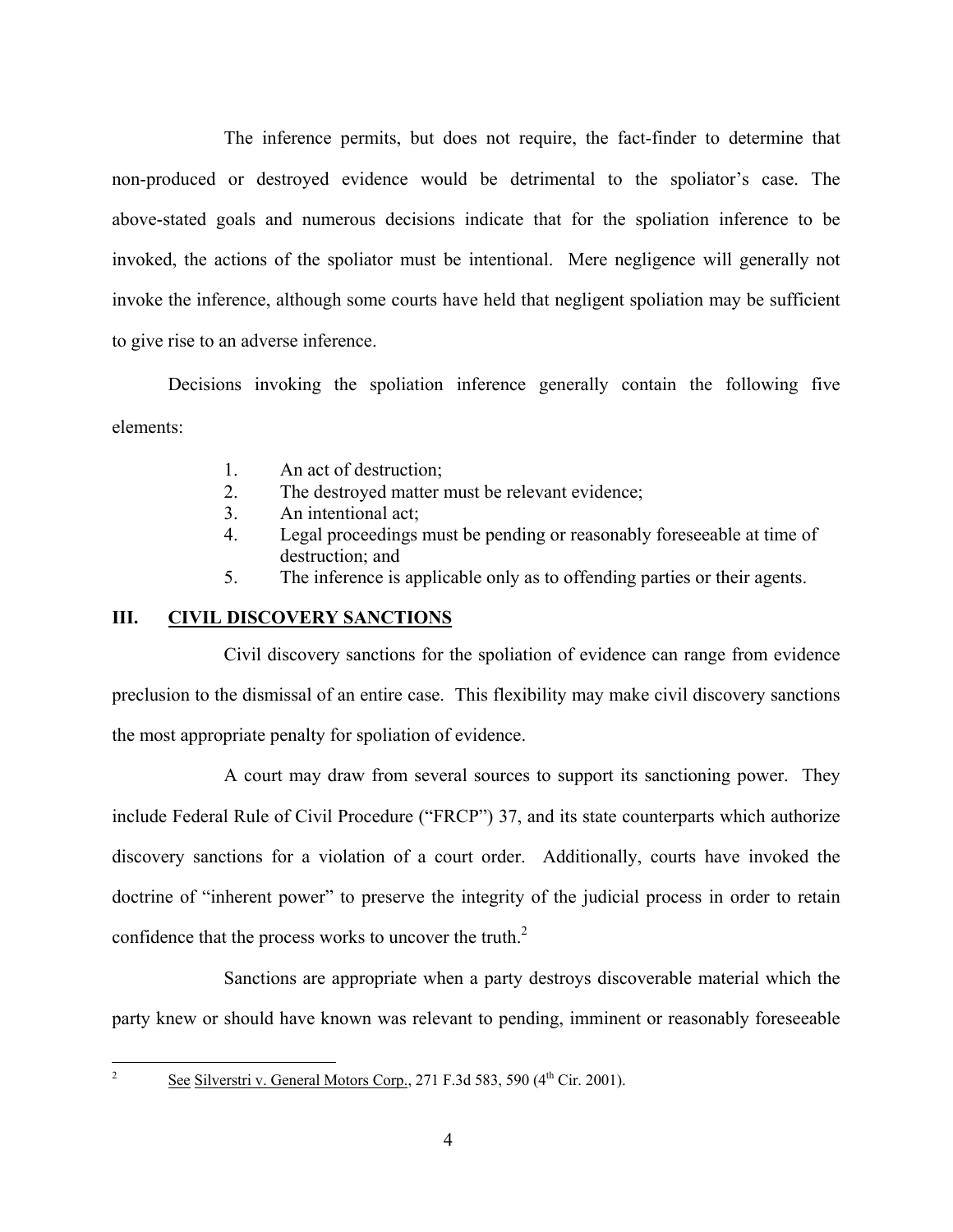litigation.<sup>3</sup> In Silvestri v. General Motors Corp.,<sup>4</sup> Plaintiff alleged the airbag in the 1995 Chevrolet Monte Carlo he was driving did not deploy as warranted when he crashed into a utility pole. Although the car did not belong to the Plaintiff, the car was preserved for three months following the accident before the owner took possession and the car was repaired. During that time, General Motors was not notified of the claim or given access to inspect the evidence. The court found General Motors was "highly prejudiced" and issued the ultimate sanction, dismissing the case entirely.

In Fire Insurance Exchange v. Zenith Radio Corp.,<sup>5</sup> an insurer brought a subrogation action against the manufacturer and retailer of a television for a fire which destroyed the insured's home. The manufacturer and retailer moved for sanctions against the insurer and exclusion of the insurer's expert witness based on the allegation that the insurer discarded the only piece of evidence that its expert had identified as the cause of the fire. These facts are instructive. Fire Insurance Exchange ("FIE") retained a fire cause and origin expert to investigate the fire. He concluded that the fire had started in the television, but "he took no steps to preserve the television set because he felt the remains were insufficient to conduct tests that might determine . . . the cause." Thereafter, the television was discarded.

The court granted Zenith's motion for sanctions, excluded FIE's expert testimony and granted Zenith's motion for summary judgment. In affirming the trial court's decision, the Nevada Supreme Court held that "[w]here a party is on notice of potential litigation, the party is subject to sanctions for actions taken which prejudice the opposing party's discovery efforts."<sup>6</sup>

 $\overline{a}$ 

 $3$  See GORELICK, DESTRUCTION OF EVIDENCE, at 88; Fijitsu Ltd. V. Federal Express Corp., 247 F. 3d 423, 436 ( $2<sup>nd</sup>$  Cir. 2001).

<sup>4</sup> Silverstri, 271 F.3d at 583.

<sup>5</sup> 787 P.2d 911 (Nev. 1987).

Id. at 914.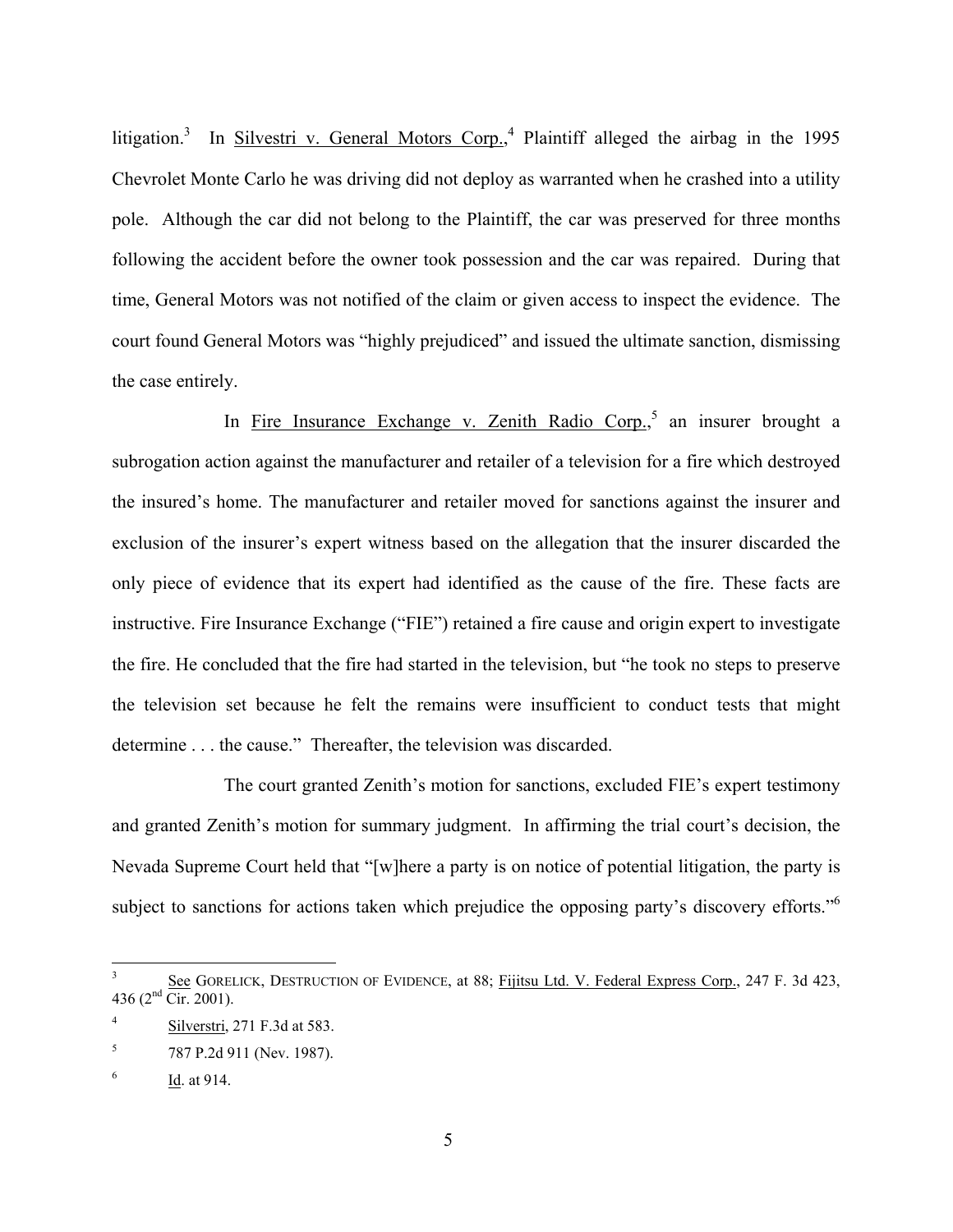The court further found that the spoliation inference was an insufficient penalty, because "[a]ny adverse presumption which the court might have ordered as a sanction for the spoliation of evidence would have paled next to the testimony of the expert witness."

The Fire Insurance Exchange decision represents a situation in which uninformed insurers may find themselves. It is vital to the success of an enlightened subrogation program that the evidence upon which the insurer will base its case remain available to opposing parties for inspection. A decision to discard the very item which caused the loss and damaged the insured's property should trigger an early warning system; case law requires the offending object to be preserved for inspection by the opposing party in the contemplated subrogation action.

# **IV. DEFENSES TO DISCOVERY SANCTIONS AND THE SPOLIATION INFERENCE**

Courts generally have relied on four affirmative defenses when denying a motion for sanctions or refusing to invoke the spoliation inference. They are:

- (1) the victim's behavior;
- (2) privilege;

1

- (3) lack of custody or control; and
- (4) destruction pursuant to routine document management program.

The last two of these factors warrant examination. In order to combat an allegation that evidence has been improperly destroyed, meticulous attention must be paid to the chain of custody. This is important in establishing how an item went from, for example, the site of a fire to a laboratory and finally to a storage facility. Without a proper chain of custody, it cannot be established that the item was not altered in some fashion.

"Paper kills -- and more paper kills more."<sup>7</sup> The destruction of documents through routine programs is a growing enterprise, and while the above sentiment may be held by

<sup>7</sup> Cleaning House - U.S. Companies Pay Increasing Attention to Destroying Files, WALL ST. J. Sept. 2, 1987 p.1, col. 1. (quote of Judah Best, Esquire).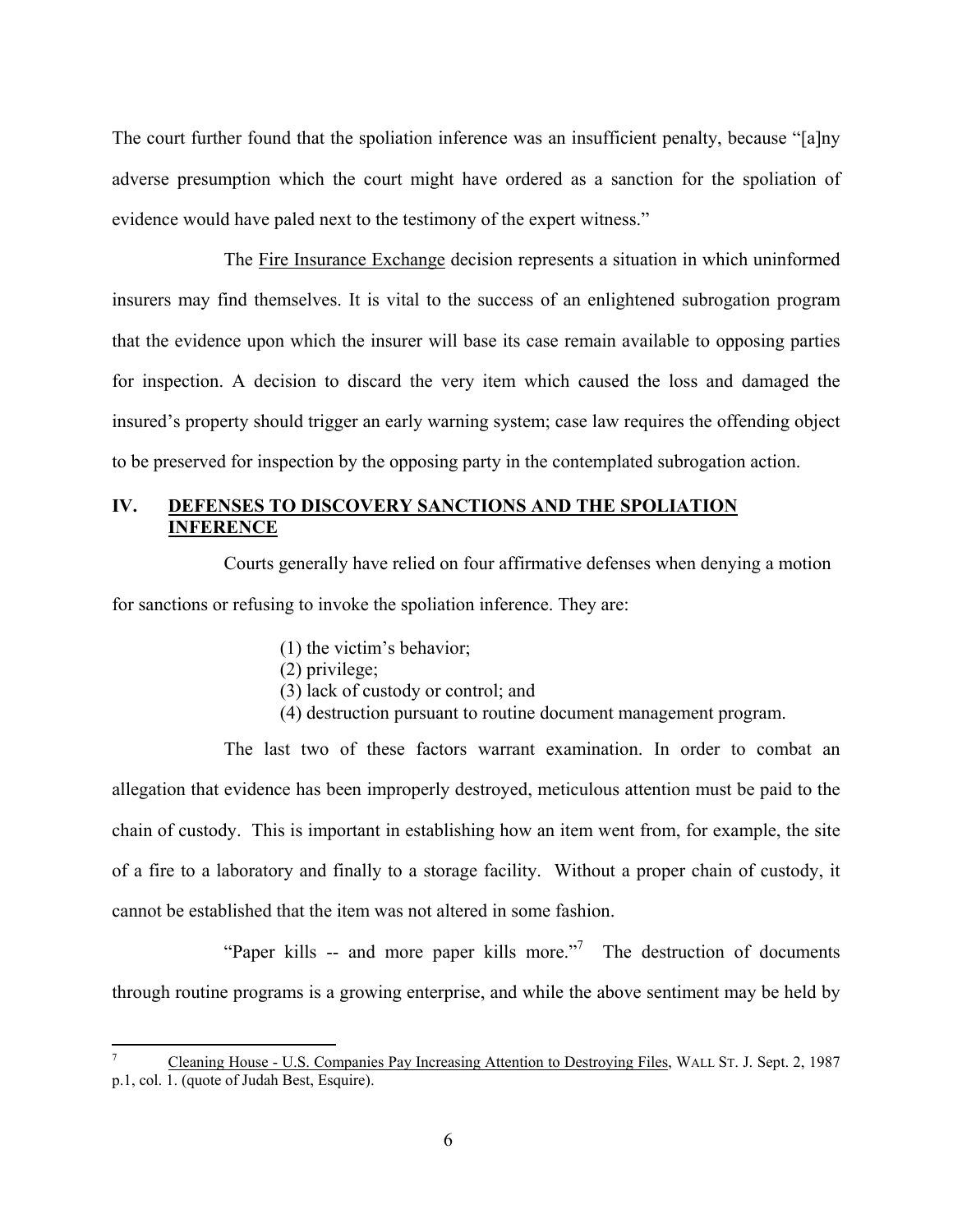myriad corporate executives who believe that less is more when it comes to what documents should be retained by a company from year to year, there is a significant difference between the shredding of documents in the normal course of business and the destruction of documents which are relevant to pending, imminent or reasonably foreseeable litigation. Document management programs can serve a useful purpose and courts generally do not sanction destruction of evidence as part of these programs. Retaining all potentially relevant documents to some hypothetical litigation is too expensive and, by routinely destroying documents, companies dispel any suspicions of bad faith. On the other hand, some commentators believe that "routine destruction programs are nothing more than formal systems to destroy documents the parties could not have destroyed in the absence of the program."<sup>8</sup>

# **V. A PATH THROUGH THE WOODS**

For all practical purposes, the issue for the insurance industry and other potential litigants can be whittled down to one question: what do I have to do in order to avoid an allegation that I have caused or allowed evidence to be destroyed which would be relevant to another party's claim or defense? Additionally, what does the law require a party (or non-party) to do when faced with a preservation of evidence situation?

Determining in advance what general duty is owed with respect to the preservation of particular evidence in anticipation of foreseeable litigation is a difficult task. On the one hand, a simple, catch-all rule would be to preserve the entire scene of, for example, a fire or, in the case of documents, every piece of paper produced by a company. Obviously, the simple method is not only impractical, but in almost all instances, unnecessary. However, there is no definitive statement by the courts or commentators regarding what evidence must be preserved. Indeed, the concept of spoliation of evidence can lead to innumerable scenarios. Generally,

 $\overline{a}$ 

See GORELICK, at 275.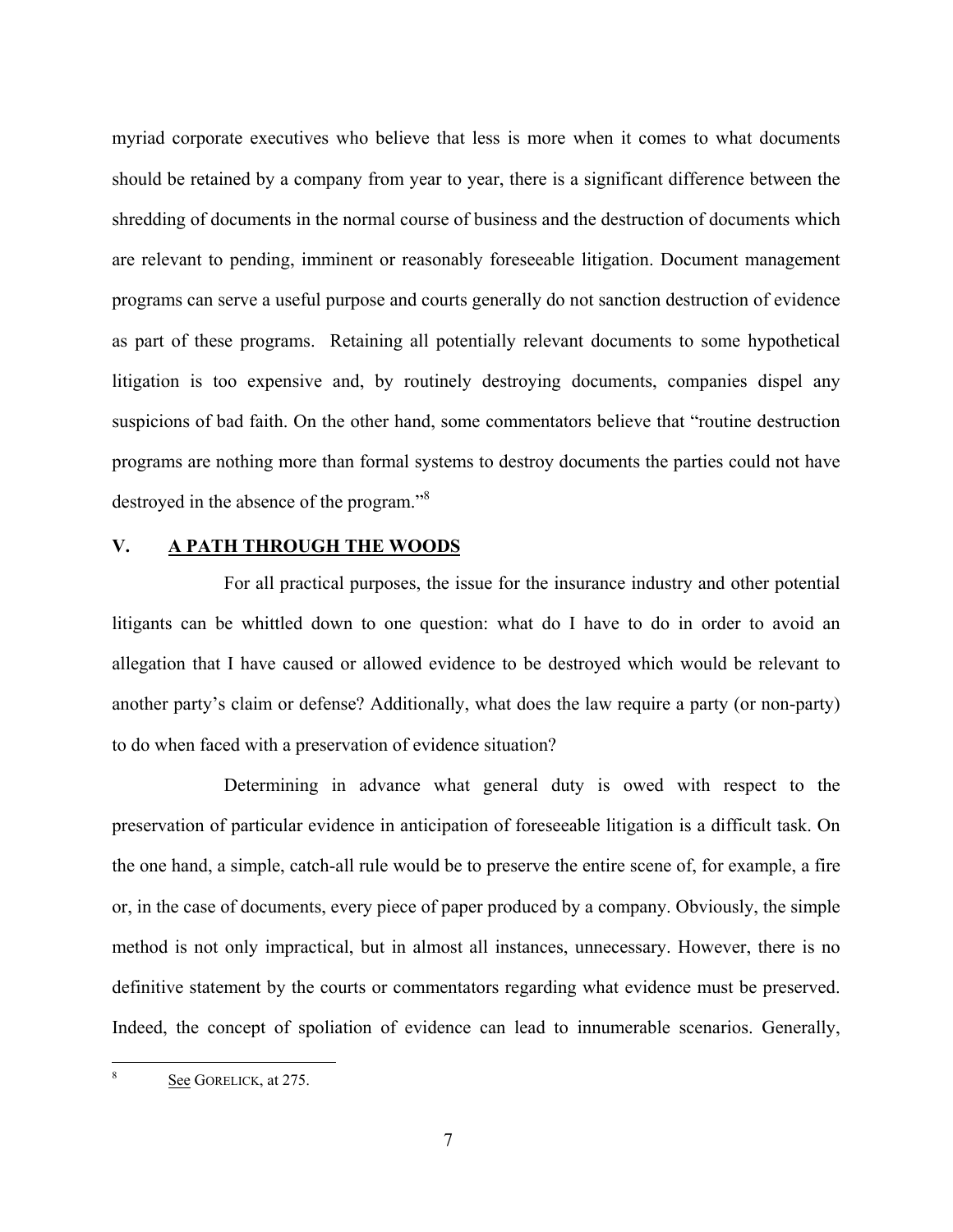however, case law requires all relevant, probative, physical evidence pertaining to the cause of a specific failure - potentially including secondary causes which have already been ruled out - to be preserved. Therefore, the most productive method to analyze how a potential litigant can determine its duty to preserve evidence is by way of a checklist. Certain basic steps must be taken to minimize exposure to an allegation of spoliation of evidence. These include:

- (1) Conduct your investigation with an eye towards preserving not only what caused the loss but specific items which did not. If the investigator determines that scenario B rather than scenario A or C caused the loss, be sure that the evidence which proves why scenario A and C are untenable is preserved.
- (2) Allow authorities having jurisdiction, and, if practicable, potentially adverse parties, to investigate the scene. Save all physical evidence identified by them as relevant.
- (3) Tag all physical evidence at the scene and ensure a clear and concise chain of custody.
- (4) Avoid destructive testing of evidence, if possible, prior to notification of adverse parties.
- (5) If destructive testing is required to conclude pre-suit investigation, photograph or videotape the testing, and preserve all remains and specimens of the evidence which is tested.
- (6) Insure that the investigation is supervised by experienced and qualified claims representatives, investigative consultants and/or legal counsel. Someone must take the necessary steps to identify and preserve all relevant evidence.

# **VI. A COMPASS FOR LOST WANDERERS THROUGH THE WOODS**

The previous section addressed the question of how to determine what to preserve

in order to avoid a subsequent accusation that evidence which should have been preserved, was not. However, as many roads are paved with good intentions, so too is that which leads to sanction and censure in the world of evidence preservation. In an instance where some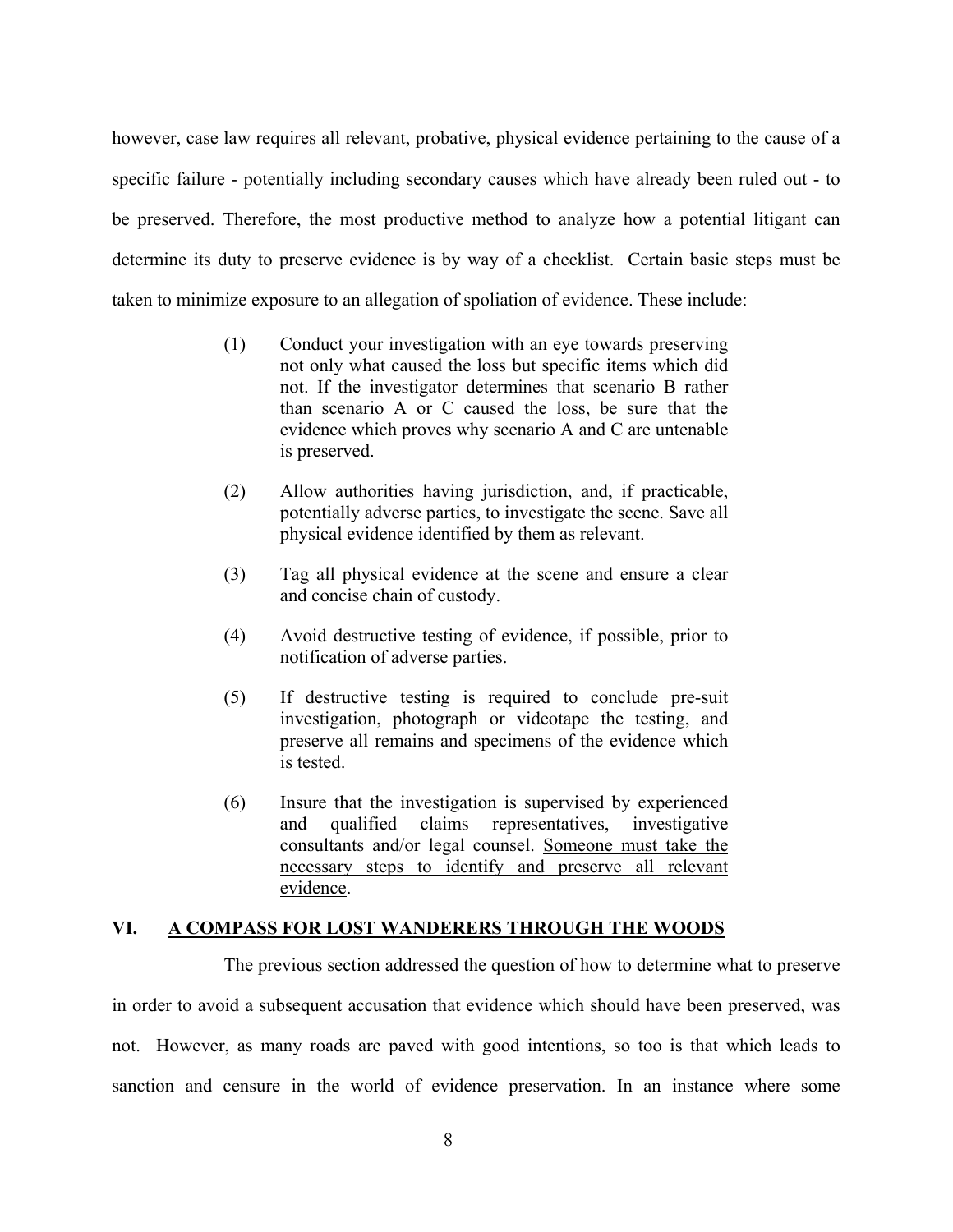evidentiary item was destroyed, all may not be lost. The following questions may assist in determining what effect destruction of evidence may have on the claim:

I. Who destroyed evidence?

A. Party or non-party? B. Agent of party?

It is important to determine first who destroyed the evidence. A party or agent of a party should have a greater awareness of the basis for the contemplated lawsuit and knowledge of what may be discoverable evidence. On the other hand, a non-party most often will not be aware of the litigation, and even if he is, it is probably to a less informed degree.

II. What was destroyed?

A. Admissible relevant evidence? B. Evidence subject to discovery?

If the item or document destroyed was not relevant, its destruction will not impede the determination of the underlying action.

- III. When, in relationship to the litigation process, was the evidence destroyed?
	- A. Before or after suit was reasonably foreseeable?
	- B. Before or after notice of suit?
	- C. Before or after formal commencement of suit?
	- D. Before or after subpoena or formal discovery request?

The above factors tie into how foreseeable litigation was at the time of the destruction. If an action was pending and discoverable material that would impact the fact-finding process of the court was destroyed, the party responsible for the destruction will have difficulty combatting a spoliation allegation.

IV. Why was evidence destroyed?

A. Bad faith (malicious/intentional)? B. Accidental?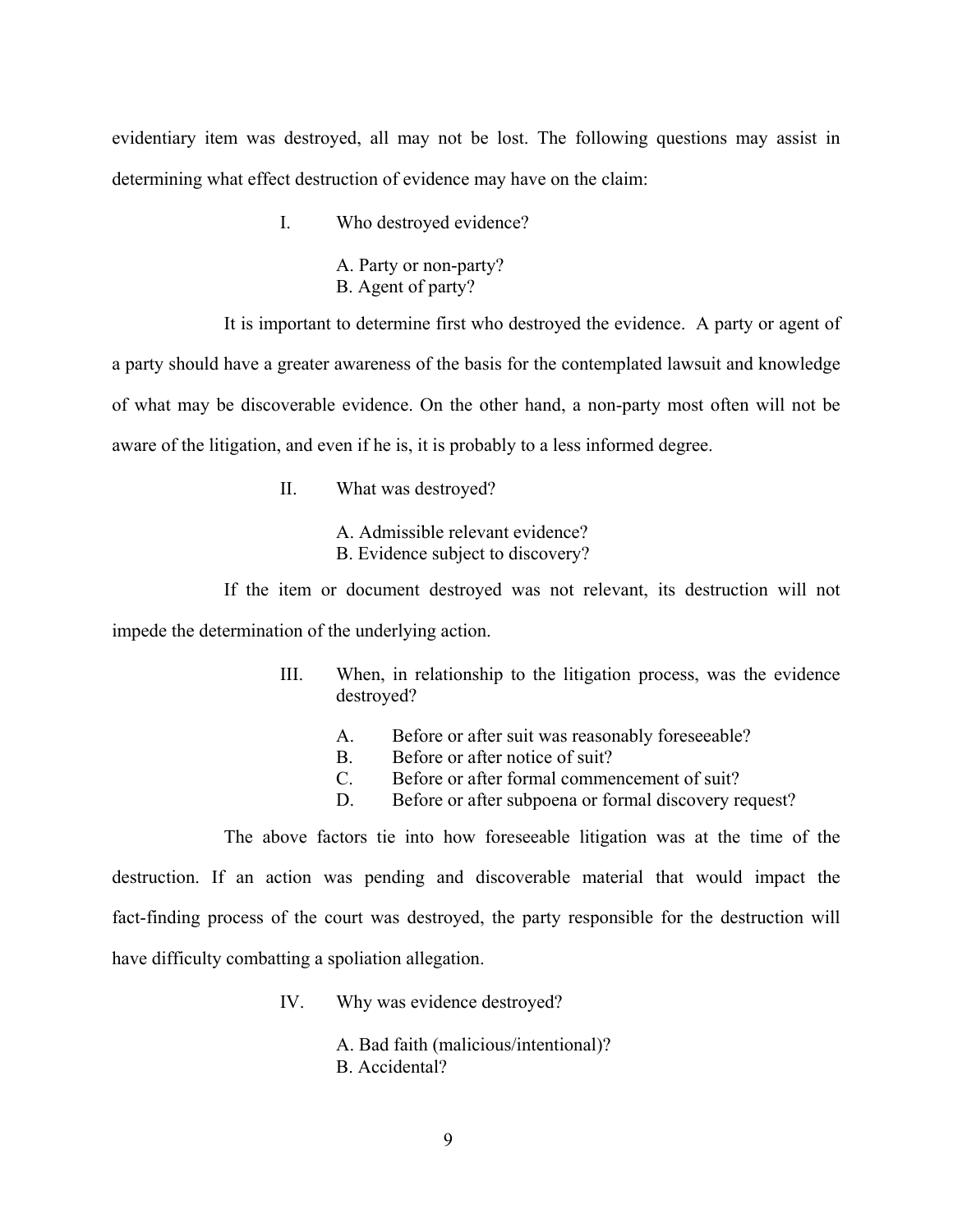If the evidence was destroyed in bad faith, the party either will be sanctioned or the inference will be invoked. On the other hand, the accidental destruction of a document or item relevant to a pending action will not necessarily lead to censure. As noted above, in most courts, mere negligent failure to preserve evidence is generally not sufficient to raise the spoliation inference; however, such negligence could result in the imposition of discovery sanctions. One advantage that discovery sanctions have over the spoliation inference is that the "punishment" is more flexible and can be structured to fit the crime.

- V. How was evidence destroyed?
	- A. Pursuant to routine activity?
	- B. To deprive outside parties from having evidence?

If the evidence was destroyed pursuant to routine activity a party may avoid censure. However, there is tremendous debate over the scope and function of routine corporate document destruction.

## **VIII. SUBROGATION**

Issues involving the spoliation of evidence are common when subrogation possibilities arise after a loss. Liability can attach to three spoliation scenarios which occur in a subrogation context. They are: (1) spoliation by the insurer (i.e. an employee, agent or representative of the insurer); (2) spoliation by the insured; and (3) spoliation by a third party. It is clear that if the spoliation is done at the hands or behest of an employee, agent or representative of the insurer, the insurer has lost or damaged its subrogation opportunity.

If the insured is the spoliator, the insurer is left with few options. The insurer cannot seek civil discovery sanctions because the subrogation action is against a third party who is not the spoliator. Any adverse inference or discovery sanction effectively will be imposed against the insurer as a real party in interest in the subrogation action. Additionally, the insurer usually does not have a viable action for damages against its insured.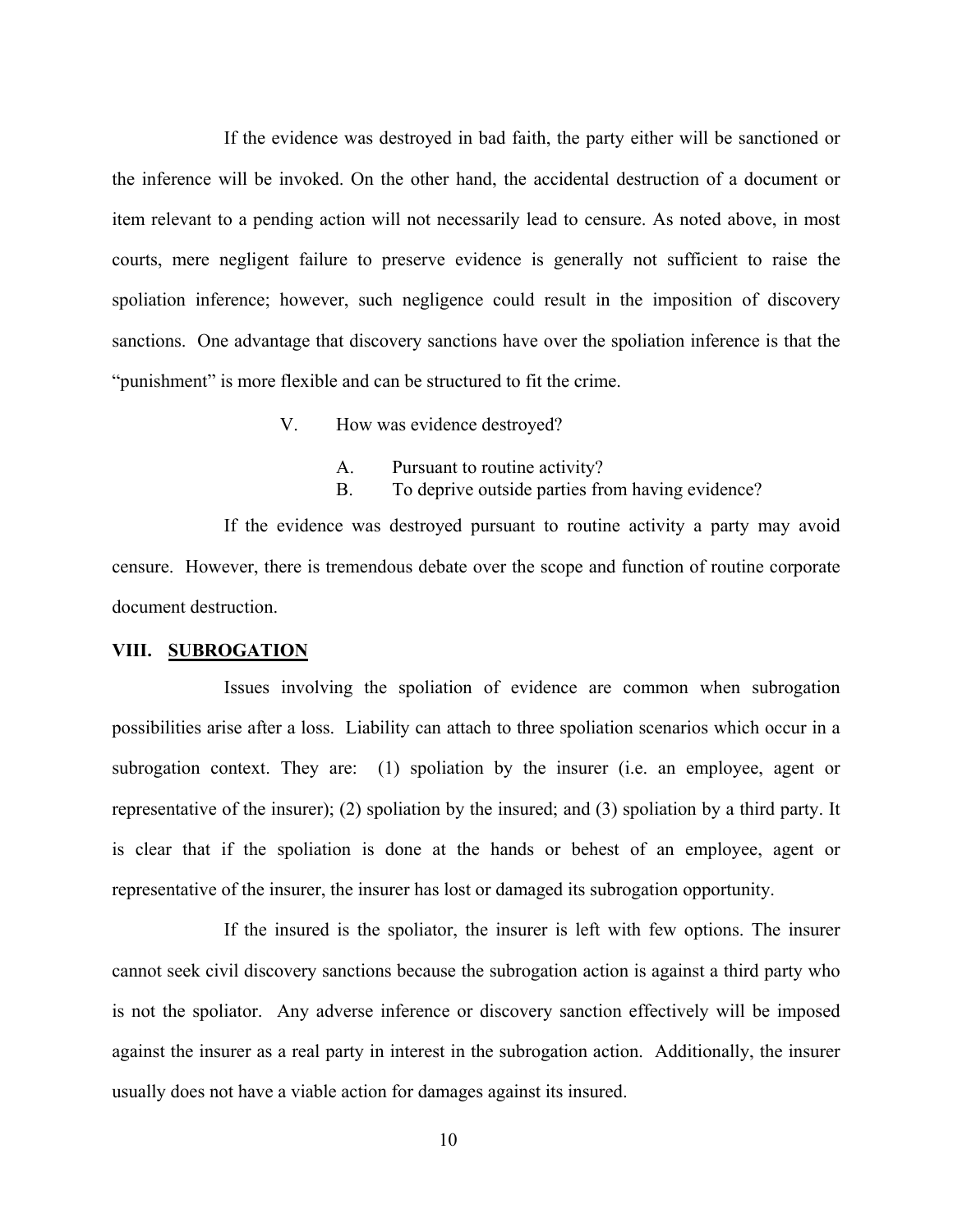Finally, if a third party is to blame for the destruction of evidence, the insurer has the same right as any other litigant to seek appropriate remedies.

## **CONCLUSION**

Balancing preservation efforts against a corporate policy which rewards the ability to know what to retain and what to discard can be a daunting task. Nevertheless, if insurers, their representatives, agents and insureds are not made aware of the issues arising from the spoliation of evidence, actions taken today can lead to problems in the future. For this reason, seeking legal counsel and representation early in the investigative stage is critical to the process of determining what items or documents require preservation, in order to safeguard a party's rights and privileges to seek redress for legal wrongs.